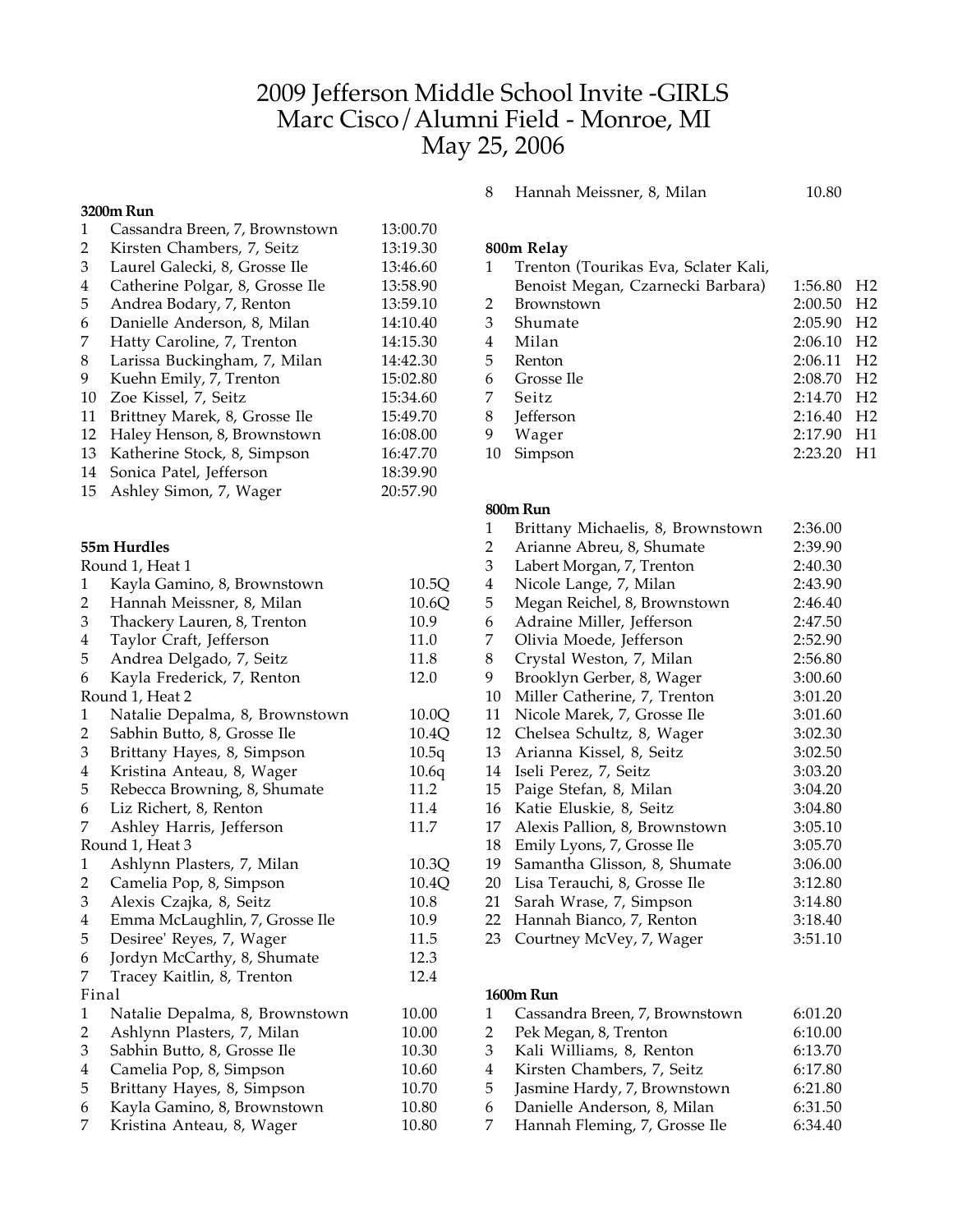| 8<br>9<br>10<br>11<br>12<br>13<br>14<br>15<br>16<br>17<br>18 | Catherine Polgar, 8, Grosse Ile<br>Courtney Patterson, 8, Brownstown<br>Arianna Bardoni, Jefferson<br>Larissa Buckingham, 7, Milan<br>Kristina Torress, 7, Shumate<br>Haley Reynolds, 7, Seitz<br>Anastasia Rakes, 8, Milan<br>Shayna Pernicano, 7, Seitz<br>Wojtala Gabrielle, 7, Trenton<br>Morgan Snyder, 7, Wager<br>Marissa Schley, 8, Wager | 6:45.80<br>6:47.10<br>6:47.80<br>6:57.30<br>6:59.90<br>7:00.90<br>7:01.00<br>7:02.40<br>8:00.20<br>8:02.30<br>8:05.60 |
|--------------------------------------------------------------|---------------------------------------------------------------------------------------------------------------------------------------------------------------------------------------------------------------------------------------------------------------------------------------------------------------------------------------------------|-----------------------------------------------------------------------------------------------------------------------|
|                                                              | 100m Dash                                                                                                                                                                                                                                                                                                                                         |                                                                                                                       |
|                                                              | Round 1, Heat 1                                                                                                                                                                                                                                                                                                                                   |                                                                                                                       |
| 1                                                            | Sarah Moehr, 8, Grosse Ile                                                                                                                                                                                                                                                                                                                        | 14.7Q                                                                                                                 |
| $\overline{c}$                                               | Megen Perez, 8, Seitz                                                                                                                                                                                                                                                                                                                             | 15.3Q                                                                                                                 |
| 3                                                            | Megan Hudge, 7, Wager                                                                                                                                                                                                                                                                                                                             | 15.4                                                                                                                  |
| $\overline{\mathbf{4}}$                                      | Shelby Gibbons, 8, Brownstown                                                                                                                                                                                                                                                                                                                     | 15.6                                                                                                                  |
| 5                                                            | Jordan Irwin, 8, Simpson                                                                                                                                                                                                                                                                                                                          | 15.8                                                                                                                  |
| 6                                                            | Jill Hensley, 7, Renton                                                                                                                                                                                                                                                                                                                           | 15.8                                                                                                                  |
| 7                                                            | Berry Alyssa, 7, Trenton                                                                                                                                                                                                                                                                                                                          | 15.9                                                                                                                  |
|                                                              | Round 1, Heat 2                                                                                                                                                                                                                                                                                                                                   |                                                                                                                       |
| $\mathbf{1}$                                                 | Lexi Cash, 7, Shumate                                                                                                                                                                                                                                                                                                                             | 13.8Q                                                                                                                 |
| $\overline{2}$                                               | Eran Alexus Young, 8, Milan                                                                                                                                                                                                                                                                                                                       | 14.0Q                                                                                                                 |
| 3                                                            | Ashley Abbot-Mims, 8, Brownstown                                                                                                                                                                                                                                                                                                                  | 14.9q                                                                                                                 |
| $\overline{\mathbf{4}}$                                      | Holly Malcomson, 7, Seitz                                                                                                                                                                                                                                                                                                                         | 15.4                                                                                                                  |
| 5                                                            | Anna Bergeson, 8, Simpson                                                                                                                                                                                                                                                                                                                         | 15.6                                                                                                                  |
| 6                                                            | Chelsea Seguna, Jefferson                                                                                                                                                                                                                                                                                                                         | 15.7                                                                                                                  |
|                                                              | Round 1, Heat 3                                                                                                                                                                                                                                                                                                                                   |                                                                                                                       |
| $\mathbf{1}$                                                 | Asia Ready, 7, Shumate                                                                                                                                                                                                                                                                                                                            | 13.5Q                                                                                                                 |
| $\overline{2}$                                               | Jasmin Jones, 7, Wager                                                                                                                                                                                                                                                                                                                            | 13.9Q                                                                                                                 |
| 3                                                            | Tourikas Eva, 8, Trenton                                                                                                                                                                                                                                                                                                                          | 14.5q                                                                                                                 |
| $\overline{\mathbf{4}}$                                      | Ali Knoles, 8, Grosse Ile                                                                                                                                                                                                                                                                                                                         | 14.9q                                                                                                                 |
| 5                                                            | Nicole Dickes, 8, Renton                                                                                                                                                                                                                                                                                                                          | 15.5                                                                                                                  |
| 6                                                            | Madison Keene, 7, Milan                                                                                                                                                                                                                                                                                                                           | 15.6                                                                                                                  |
| 7                                                            | Makalah Johnson, Jefferson                                                                                                                                                                                                                                                                                                                        | 15.9                                                                                                                  |
| Final                                                        |                                                                                                                                                                                                                                                                                                                                                   |                                                                                                                       |
| 1                                                            | Lexi Cash, 7, Shumate                                                                                                                                                                                                                                                                                                                             | 13.60                                                                                                                 |
| $\overline{2}$                                               | Asia Ready, 7, Shumate                                                                                                                                                                                                                                                                                                                            | 13.80                                                                                                                 |
| 3                                                            | Jasmin Jones, 7, Wager                                                                                                                                                                                                                                                                                                                            | 14.00                                                                                                                 |
| $\overline{\mathbf{4}}$                                      | Eran Alexus Young, 8, Milan                                                                                                                                                                                                                                                                                                                       | 14.10                                                                                                                 |
| 5                                                            | Sarah Moehr, 8, Grosse Ile                                                                                                                                                                                                                                                                                                                        | 14.20                                                                                                                 |
| 6                                                            | Megen Perez, 8, Seitz                                                                                                                                                                                                                                                                                                                             | 14.50                                                                                                                 |
| 7                                                            | Ashley Abbot-Mims, 8, Brownstown                                                                                                                                                                                                                                                                                                                  | 14.80                                                                                                                 |
| 8                                                            | Tourikas Eva, 8, Trenton                                                                                                                                                                                                                                                                                                                          | 15.00                                                                                                                 |
|                                                              |                                                                                                                                                                                                                                                                                                                                                   |                                                                                                                       |
|                                                              | 400m Dash                                                                                                                                                                                                                                                                                                                                         |                                                                                                                       |
| 1                                                            | Nicole Lange, 7, Milan                                                                                                                                                                                                                                                                                                                            | 62.80<br>H3                                                                                                           |
| $\overline{2}$<br>3                                          | Czarnecki Barbara, 8, Trenton                                                                                                                                                                                                                                                                                                                     | 63.00<br>H <sub>3</sub>                                                                                               |
| $\overline{\mathbf{4}}$                                      | Brittany Michaelis, 8, Brownstown                                                                                                                                                                                                                                                                                                                 | 66.00<br>H <sub>3</sub><br>66.30                                                                                      |
| 5                                                            | Brittany Ditzhazy, 8, Seitz<br>Jazzy Teen, 8, Grosse Ile                                                                                                                                                                                                                                                                                          | H3<br>67.30<br>H <sub>3</sub>                                                                                         |
| 6                                                            | Arianne Abreu, 8, Shumate                                                                                                                                                                                                                                                                                                                         | 70.10<br>H1                                                                                                           |
|                                                              |                                                                                                                                                                                                                                                                                                                                                   |                                                                                                                       |

- 7 Megan Reichel, 8, Brownstown 70.20 H3
- 8 Day Madison, 7, Trenton 71.70 H2

| 8  | Emma McLaughlin, 7, Grosse Ile | 71.70 | H <sub>2</sub> |
|----|--------------------------------|-------|----------------|
| 10 | Iseli Perez, 7, Seitz          | 72.00 | H <sub>3</sub> |
| 11 | Hanna Weber, 7, Milan          | 72.20 | H <sub>3</sub> |
| 11 | Julia Hoelzle, 7, Grosse Ile   | 72.20 | H <sub>2</sub> |
| 13 | Crystal Weston, 7, Milan       | 73.30 | H <sub>2</sub> |
| 14 | Blake Leblanc, 8, Brownstown   | 74.80 | H <sub>2</sub> |
| 15 | Carrie Bath, 8, Renton         | 75.20 | H <sub>2</sub> |
| 16 | Kierstyn Wiggins, Jefferson    | 77.00 | H <sub>2</sub> |
| 17 | Taylor Steffey, 7, Simpson     | 77.30 | H <sub>2</sub> |
| 18 | Melissa McIntosh, Jefferson    | 80.90 | H1             |
| 18 | Haylae Mullins, 7, Wager       | 80.90 | H1             |
| 20 | Zoe Kissel, 7, Seitz           | 81.50 | H1             |
| 21 | Andrea Gaddy, 7, Wager         | 83.60 | H1             |
| 22 | Erica Ruch, 7, Wager           | 88.10 | H1             |
| 23 | Sara Stanek, Jefferson         | 88.20 | H1             |
|    | Samantha Midkiff, 8, Renton    | DNF   | H1             |

# **3200m Relay**

|                | Brownstown (Cassandra Breen,      |          |
|----------------|-----------------------------------|----------|
|                | Courtney Patterson, Haley Henson, |          |
|                | Jasmine Hardy)                    | 11:46.50 |
| 2              | <b>Jefferson</b>                  | 11:47.50 |
| 3              | Trenton                           | 12:02.80 |
| $\overline{4}$ | Grosse Ile                        | 12:05.50 |
| .5             | Renton                            | 12:22.00 |
| 6              | Milan                             | 12:37.90 |
| 7              | Shumate                           | 12:44.11 |
| 8              | Seitz                             | 13:19.20 |
| 9              | Wager                             | 13:35.80 |
|                |                                   |          |

# **70m Dash**

|                         |                 | Round 1, Heat 1                  |        |
|-------------------------|-----------------|----------------------------------|--------|
|                         | 1               | Asia Ready, Shumate              | 9.90Q  |
|                         | $\mathbf{2}$    | Charlena Williams, 7, Milan      | 10.30Q |
|                         | 3 <sup>1</sup>  | Megen Perez, 8, Seitz            | 10.40q |
|                         | $4\overline{ }$ | Torey McNally, 8, Grosse Ile     | 10.45  |
|                         | 5               | Ashley Abbot-Mims, 8, Brownstown | 10.60  |
|                         | 6               | Chelsea Seguna, Jefferson        | 10.80  |
|                         | 6               | Jordan Irwin, 8, Simpson         | 10.80  |
|                         |                 | Round 1, Heat 2                  |        |
|                         | $\mathbf{1}$    | Jasmin Jones, 7, Wager           | 10.10Q |
|                         | $\mathbf{2}$    | Eran Alexus Young, 8, Milan      | 10.10Q |
|                         | 3 <sup>1</sup>  | Tiffany Tyler, 8, Brownstown     | 10.40q |
|                         | 4               | Kelsey Wolcott, 8, Renton        | 11.00  |
|                         | 5               | Miller Chelsea, 8, Trenton       | 11.20  |
|                         | 6               | Brittany Sharpe, Jefferson       | 11.80  |
|                         |                 | Round 1, Heat 3                  |        |
| 3                       | 1               | Lexi Cash, 7, Shumate            | 10.00Q |
|                         | $3\quad2$       | Sclater Kali, 8, Trenton         | 10.20Q |
| 3                       | 3 <sup>7</sup>  | Kara Grossklaus, 8, Grosse Ile   | 10.50  |
| $\overline{\mathbf{3}}$ | $\overline{4}$  | Megan Hudge, 7, Wager            | 10.60  |
|                         | $3\quad 5$      | Jill Hensley, 7, Renton          | 10.80  |
|                         | 16              | Anna Bergeson, 8, Simpson        | 10.80  |
|                         | 3 7             | Holly Malcomson, 7, Seitz        | 11.30  |
| $\overline{c}$          |                 |                                  |        |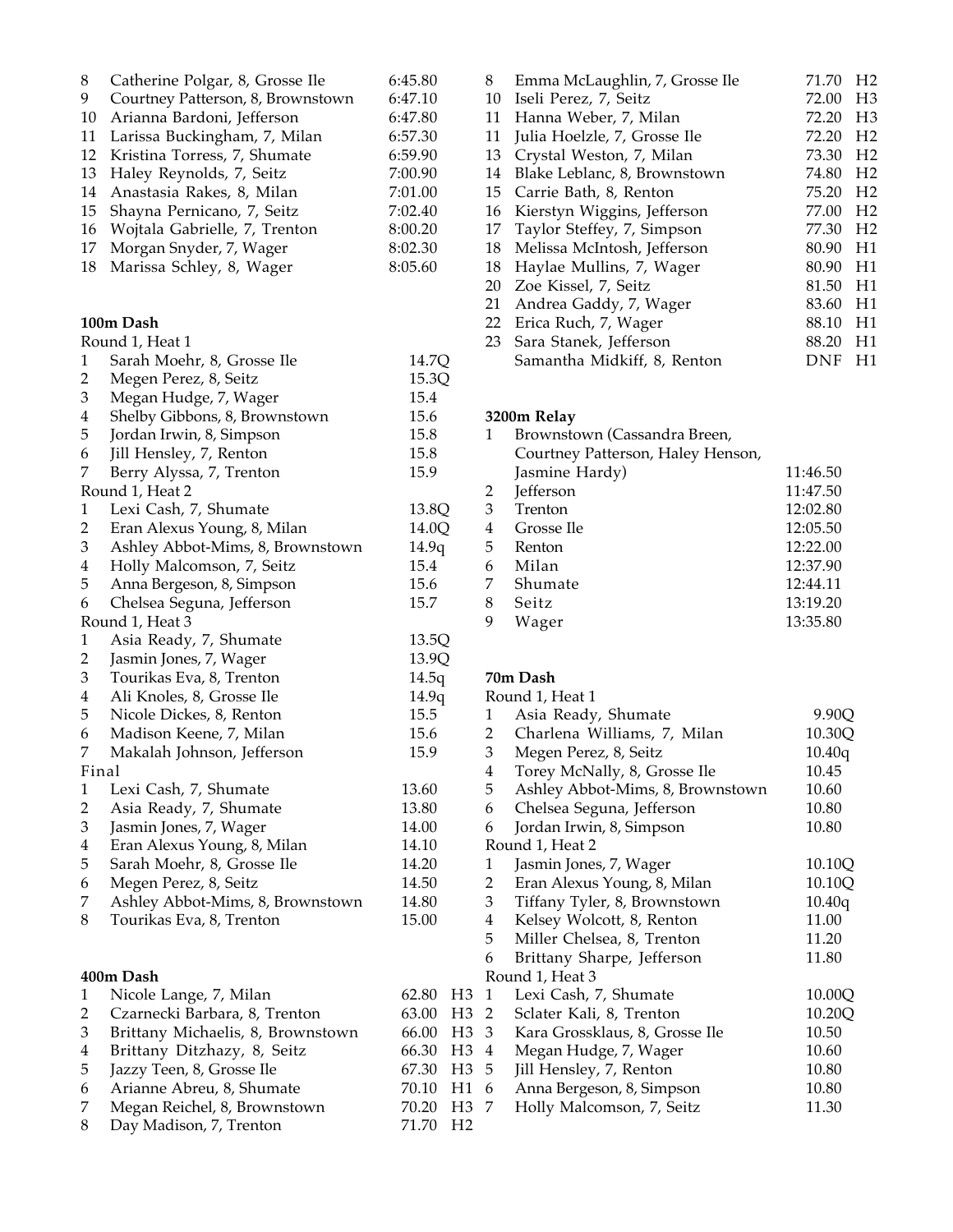## Final

| $\mathbf{1}$ | Lexi Cash, 7, Shumate        | 9.80  |
|--------------|------------------------------|-------|
| 2            | Asia Ready, Shumate          | 9.90  |
| 3            | Sclater Kali, 8, Trenton     | 9.90  |
| 4            | Jasmin Jones, 7, Wager       | 10.00 |
| 5            | Eran Alexus Young, 8, Milan  | 10.10 |
| 6            | Charlena Williams, 7, Milan  | 10.30 |
| 7            | Tiffany Tyler, 8, Brownstown | 10.40 |
| 8            | Megen Perez, 8, Seitz        | 10.70 |

# **200m Hurdles**

| 1  | Ashlynn Plasters, 7, Milan       | 34.00 | H <sub>3</sub> | 2  | Grosse.         |
|----|----------------------------------|-------|----------------|----|-----------------|
| 2  | Sarah Carlson, 8, Shumate        | 34.20 | H <sub>2</sub> | 3  | <b>Jefferso</b> |
| 3  | Kayla Gamino, 8, Brownstown      | 34.40 | H <sub>3</sub> | 4  | Trenton         |
| 4  | Ali Knoles, 8, Grosse Ile        | 34.60 | H <sub>3</sub> | 5  | Milan           |
| 5  | Camelia Pop, 8, Simpson          | 34.90 | H1             | 6  | Seitz           |
| 6  | Taylor Craft, Jefferson          | 35.00 | H <sub>3</sub> | 7  | Wager           |
| 7  | Kristina Anteau, 8, Wager        | 35.20 | H <sub>3</sub> | 8  | Renton          |
| 7  | Alexis Czajka, 8, Seitz          | 35.20 | H <sub>3</sub> | 9  | Shuma           |
| 9  | Natalie Depalma, 8, Brownstown   | 36.20 | H <sub>3</sub> | 10 | Simpson         |
| 10 | Thackery Lauren, 8, Trenton      | 36.30 | H <sub>3</sub> |    |                 |
| 10 | Kayla Frederick, 7, Renton       | 36.30 | H <sub>2</sub> |    |                 |
| 12 | Brianna Bilk, 8, Shumate         | 36.40 | H <sub>2</sub> |    | 400m Relay      |
| 13 | Siraj Soboh, 7, Brownstown       | 36.70 | H <sub>2</sub> | 1  | Trentor         |
| 14 | Hannah Meissner, 8, Milan        | 38.00 | H <sub>2</sub> |    | Czarne          |
| 15 | Desiree' Reyes, 7, Wager         | 38.80 | H <sub>2</sub> | 2  | Shuma           |
| 15 | Katherine Kuzmiak, 7, Grosse Ile | 38.80 | H1             | 3  | Grosse          |
| 17 | Chelsea Renner, 7, Seitz         | 39.70 | H1             | 4  | <b>Browns</b>   |
| 18 | Andrea Delgado, 7, Seitz         | 40.30 | H <sub>2</sub> | 5  | Seitz           |
| 19 | Nicole Brown, 7, Milan           | 40.70 | H1             | 6  | Renton          |
| 20 | Renee Scavone, 7, Grosse Ile     | 41.20 | H1             | 7  | Simpsor         |
| 21 | Erica Ruch, 7, Wager             | 42.90 | H1             | 8  | Milan           |
| 22 | Ashley Harris, Jefferson         | 44.50 | H <sub>2</sub> | 9  | <b>Jefferso</b> |
|    |                                  |       |                |    |                 |

# **200m Dash**

| 1  | Jasmin Jones, 7, Wager        | 29.30                | H4               |    | <b>High Jump</b> |
|----|-------------------------------|----------------------|------------------|----|------------------|
| 2  | Eran Alexus Young, 8, Milan   | 29.70                | H4               | 1  | Benois           |
| 3  | Charlena Williams, 7, Milan   | 29.92                | H <sub>4</sub> 2 |    | Nicole           |
| 4  | Whitley Currie, 8, Brownstown | 29.94                | H4 3             |    | Arianr           |
| 5  | Kali Williams, 8, Renton      | 30.10                | H4               | 4  | Shelby           |
| 5  | Kaitlyn Story, 7, Brownstown  | 30.10                | H <sub>3</sub>   | 5  | Julia Ir         |
| 7  | Erin Gimpel, 7, Grosse Ile    | 30.60                | H4               | 6  | Sarah I          |
| 8  | Brittany Ditzhazy, 8, Seitz   | 31.10                | H4               | 7  | Madis            |
| 8  | Rebecca Browning, 8, Shumate  | 31.10                | H <sub>3</sub>   | 8  | Nicole           |
| 10 | Tourikas Eva, 8, Trenton      | 31.20                | H <sub>3</sub>   | 8  | Emily            |
| 11 | Torey McNally, 8, Grosse Ile  | 31.60                | H4               | 10 | Heath            |
| 12 | Megan Hudge, 7, Wager         | 31.70                | H <sub>3</sub>   | 11 | Carrie           |
| 13 | Miller Chelsea, 8, Trenton    | 31.90                | H <sub>2</sub>   | 12 | Mady J           |
| 14 | Carley Farrugia, 8, Renton    | 32.10                | H <sub>3</sub>   | 12 | Sydney           |
| 14 | Josie Clemens, 7, Brownstown  | 32.10                | H <sub>3</sub>   | 14 | Saman            |
| 16 | Lea Galati, 7, Grosse Ile     | 32.50                | H <sub>2</sub>   |    |                  |
| 17 | Brittany Hammock, Jefferson   | 32.70                | H <sub>2</sub>   |    |                  |
| 18 | Haley Dennison, 7, Milan      | 32.80 H <sub>2</sub> |                  |    | Long Jump        |
| 19 | Tara Lewis, 8, Shumate        | 32.90                | H <sub>3</sub>   | 1  | Sabhin           |
| 19 | Katie Eluskie, 8, Seitz       | 32.90                | H <sub>2</sub>   | 2  | Ashley           |

| 21 Taylor Steffey, 7, Simpson | 33.20 H <sub>3</sub> |  |
|-------------------------------|----------------------|--|
| 22 Nicole Karl, 8, Seitz      | 33.40 H <sub>2</sub> |  |
| 22 Miller Cat, 7, Trenton     | 33.40 H <sub>2</sub> |  |
| 24 Meagan Rodgers, Jefferson  | 33.50 H1             |  |
| 25 Gabby Matthews, 7, Wager   | 35.50 H1             |  |
| 26 Heaven Hammock, Jefferson  | 35.90 H1             |  |

## **1600m Relay**

1 Brownstown (Megan Reichel, Jasmine Hardy, Sydney Carpenter, Brittany Michaelis)

|                        |  |                     | 4:46.20 H <sub>2</sub> |  |
|------------------------|--|---------------------|------------------------|--|
| 34.00 H <sub>3</sub> 2 |  | Grosse Ile          | 4:50.70 H2             |  |
| 34.20 H <sub>2</sub> 3 |  | Jefferson           | 4:52.70 H2             |  |
|                        |  | 34.40 H3 4 Trenton) | 4:53.90 H2             |  |
| 34.60 H <sub>3</sub> 5 |  | Milan               | 5:00.00 H2             |  |
| 34.90 H1 6             |  | Seitz               | 5:03.90 H2             |  |
| 35.00 H3 7             |  | Wager               | 5:12.10 H1             |  |
| 35.20 H <sub>3</sub> 8 |  | Renton              | 5:13.80 H2             |  |
| 35.20 H <sub>3</sub> 9 |  | Shumate             | 5:15.50 H2             |  |
| 36.20 H3 10            |  | Simpson             | 5:20.90 H1             |  |
| 36.30 H <sub>3</sub>   |  |                     |                        |  |

|    |                                                                           | 54.10                                                                                                                                                | H <sub>2</sub> |
|----|---------------------------------------------------------------------------|------------------------------------------------------------------------------------------------------------------------------------------------------|----------------|
|    |                                                                           | 57.60                                                                                                                                                | H <sub>2</sub> |
|    |                                                                           | 57.70                                                                                                                                                | H <sub>2</sub> |
|    | Brownstown                                                                | 58.40                                                                                                                                                | H <sub>2</sub> |
|    | Seitz                                                                     | 60.20                                                                                                                                                | $_{\rm H2}$    |
|    | Renton                                                                    | 60.60                                                                                                                                                | H <sub>2</sub> |
|    |                                                                           | 61.10                                                                                                                                                | H <sub>2</sub> |
|    |                                                                           | 62.40                                                                                                                                                | H1             |
|    | Jefferson                                                                 | 65.01                                                                                                                                                | H <sub>2</sub> |
| 10 | Wager                                                                     | 65.70                                                                                                                                                | H1             |
|    | 70 H2 1<br>80 H1 3<br>70 H1 4<br>70 H1 6<br>20 H1 7<br>90 H1 8<br>50 H2 9 | Trenton (Sclater Kali, Thackery Lauren,<br>00 H2 Czarnecki Barbara, Benoist Megan)<br>80 H2 2 Shumate<br>– Grosse Ile<br>30 H2 5<br>Simpson<br>Milan |                |

| 29.70 | H4             | 1  | Benoist Megan, 8, Trenton        | $4 - 8$ |
|-------|----------------|----|----------------------------------|---------|
| 29.92 | H4             | 2  | Nicole Oestrike, 8, Renton       | $4 - 4$ |
| 29.94 | H4             | 3  | Arianna Kissel, 8, Seitz         | $4 - 4$ |
| 30.10 | H4             | 4  | Shelby Gibbons, 8, Brownstown    | $4 - 2$ |
| 30.10 | H <sub>3</sub> | 5  | Julia Irwin, 8, Grosse Ile       | $4 - 2$ |
| 30.60 | H4             | 6  | Sarah Moehr, 8, Grosse Ile       | $4 - 2$ |
| 31.10 | H4             | 7  | Madison Olender, 7, Shumate      | $4 - 2$ |
| 31.10 | H3             | 8  | Nicole Robinson, 7, Brownstown   | $4 - 0$ |
| 31.20 | H <sub>3</sub> | 8  | Emily Betkey, Jefferson          | $4 - 0$ |
| 31.60 | H4             | 10 | Heather Singer, 8, Seitz         | $4 - 0$ |
| 31.70 | H <sub>3</sub> | 11 | Carrie Bath, 8, Renton           | $4 - 0$ |
| 31.90 | H <sub>2</sub> | 12 | Mady Jankowski, 8, Grosse Ile    | $3-10$  |
| 32.10 | H <sub>3</sub> | 12 | Sydney Carpenter, 8, Brownstown  | $3-10$  |
| 32.10 | H <sub>3</sub> | 14 | Samantha Midkiff, 8, Renton      | 3-10    |
| 32.50 | H <sub>2</sub> |    |                                  |         |
| 32.70 | H <sub>2</sub> |    |                                  |         |
| 32.80 | H <sub>2</sub> |    | Long Jump                        |         |
| 32.90 | H <sub>3</sub> | 1  | Sabhin Butto, 8, Grosse Ile      | 13-8    |
| 32.90 | H <sub>2</sub> | 2  | Ashley Abbot-Mims, 8, Brownstown | 13-8    |